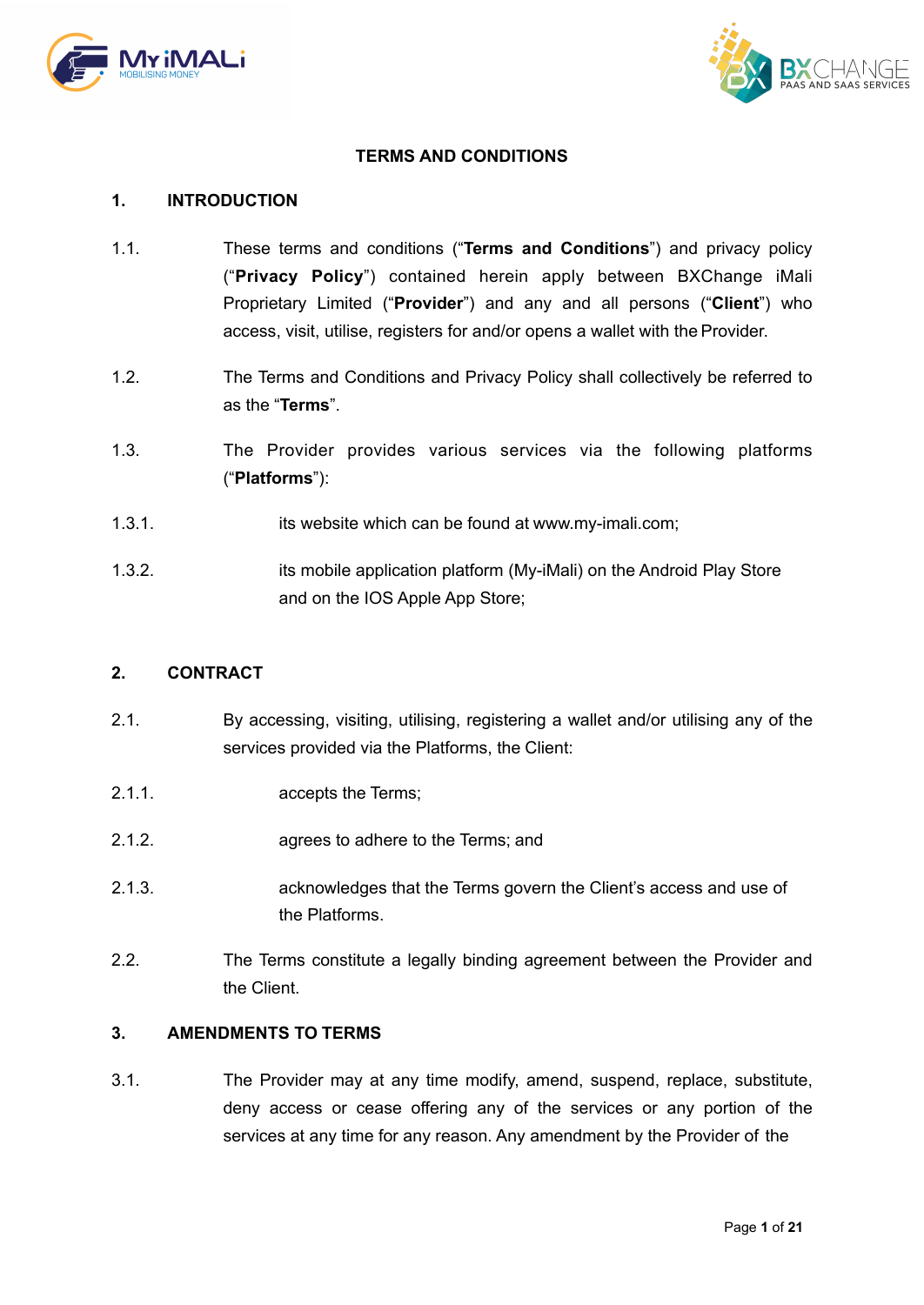Terms shall be effective as soon as the amendment is posted on the website located at [www.my-imali.com.](http://www.my-imali.com/)

- 3.2. To the extent permitted in law, the Client bears the responsibility to visit the website of the Provider regularly in order to remain updated of any change to the Terms. As soon as the Terms have been amended, the Provider shall inform the Client of such amendment and advise the Client to review the amended Terms.
- 3.3. The Client's continued access or use of the services and/or the services provided via any of the Platforms constitutes his/her/its consent to be bound by the Terms, as amended. Should the Client not accept the amended Terms, the Client shall refrain from making use of the services provided by the Provider and shall immediately take all necessary steps to close their wallet with the Provider as well as accessing the Platforms.
- 3.4. The Provider reserves the right to change and amend the services, products, prices and rates quoted on the Platforms from time to time.

# **4. SERVICES**

- 4.1. The Provider may provide a variety of services via its Platforms.
- 4.2. The Platforms allow the Client to access a mobile wallet which is linked to the Client ("**My-iMali Wallet**") in which credits ("**Credits**") can be purchased and used in accordance with these Terms.
- <span id="page-1-0"></span>4.3. The Client can:
- 4.3.1. load Credits into the My-iMali Wallet by depositing cash at an ABSA automatic teller machine, ABSA branch or via electronic funds transfer into the Client's My-iMali Wallet;
- 4.3.2. move credits from the Client's My-iMali wallet
- 4.3.3. send and receive Credits from the Client's My-iMali Wallet to other Client's My-iMali wallets; use Credits to load the Client's My-iMali Mastercard debit card ("**My-iMali Card**"), as contemplated in **clause [5.7](#page-3-0)** *(Registration on Platforms)* below;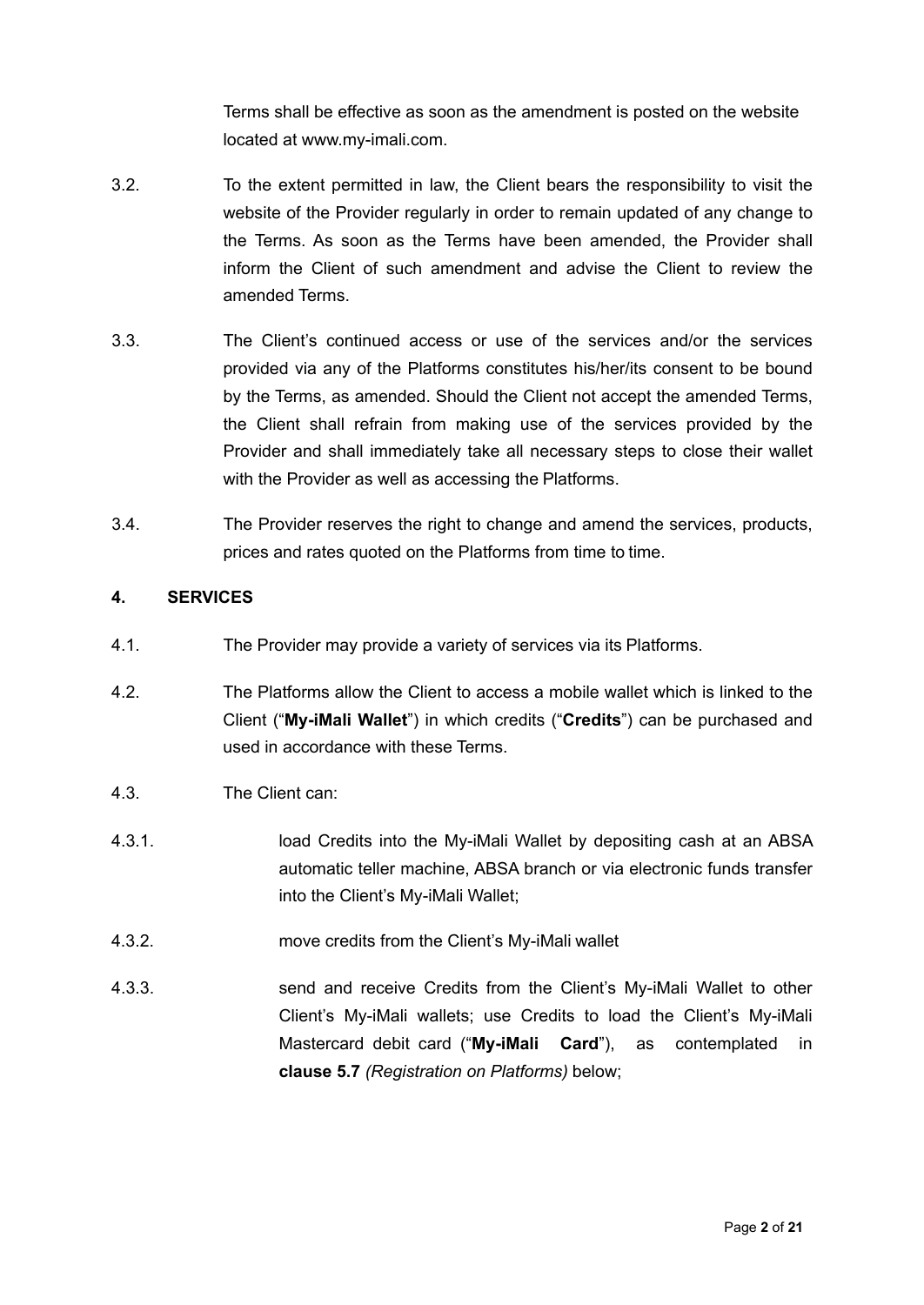- 4.3.4. use Credits to purchase goods and/or services within the My-iMali Wallet (for example: airtime, data and electricity) ("**VAS**"); and/or
- 4.3.5. use the Client's My-iMali Card to make purchases anywhere Mastercard is accepted, or withdraw money at an ATM and registered retailers/merchants
- 4.4. The Provider may suspend, terminate and restrict any of the services provided on the Platforms in its sole and absolute discretion and, to the extent permitted in law, shall not be liable for any and all loss and/or damage suffered by the Client and/or any other person as a result of such suspension, termination and restriction of services.
- 4.5. The Provider does not guarantee uninterrupted, error free and continuous service and the Client hereby waives his/her/its right to claim any loss and/or damage as a result of any interruption of service.
- 4.6. The Client acknowledges that the Provider offers a variety of services via Platforms and that the services provided and/or made available on the various Platforms may differ and that the Platforms which make use of mobile applications shall have more services available.
- 4.7. In the event of the My-iMali prepaid debit MasterCard not being topped up (credits moved from wallet to card) within a period of 1 calendar month, a fee of R6.00 will be deducted from the Clients wallet.
- 4.8. There is a monthly cost of R8,00 for any secondary card(s) (second, third and fourth cards) added to a user's wallet. This amount is automatically deducted from the balance of the primary card.

# **5. REGISTRATION ON PLATFORMS**

5.1. In order to use the services provided via the Platforms, the Client is required to open, create and register an electronic wallet via one of the Platforms.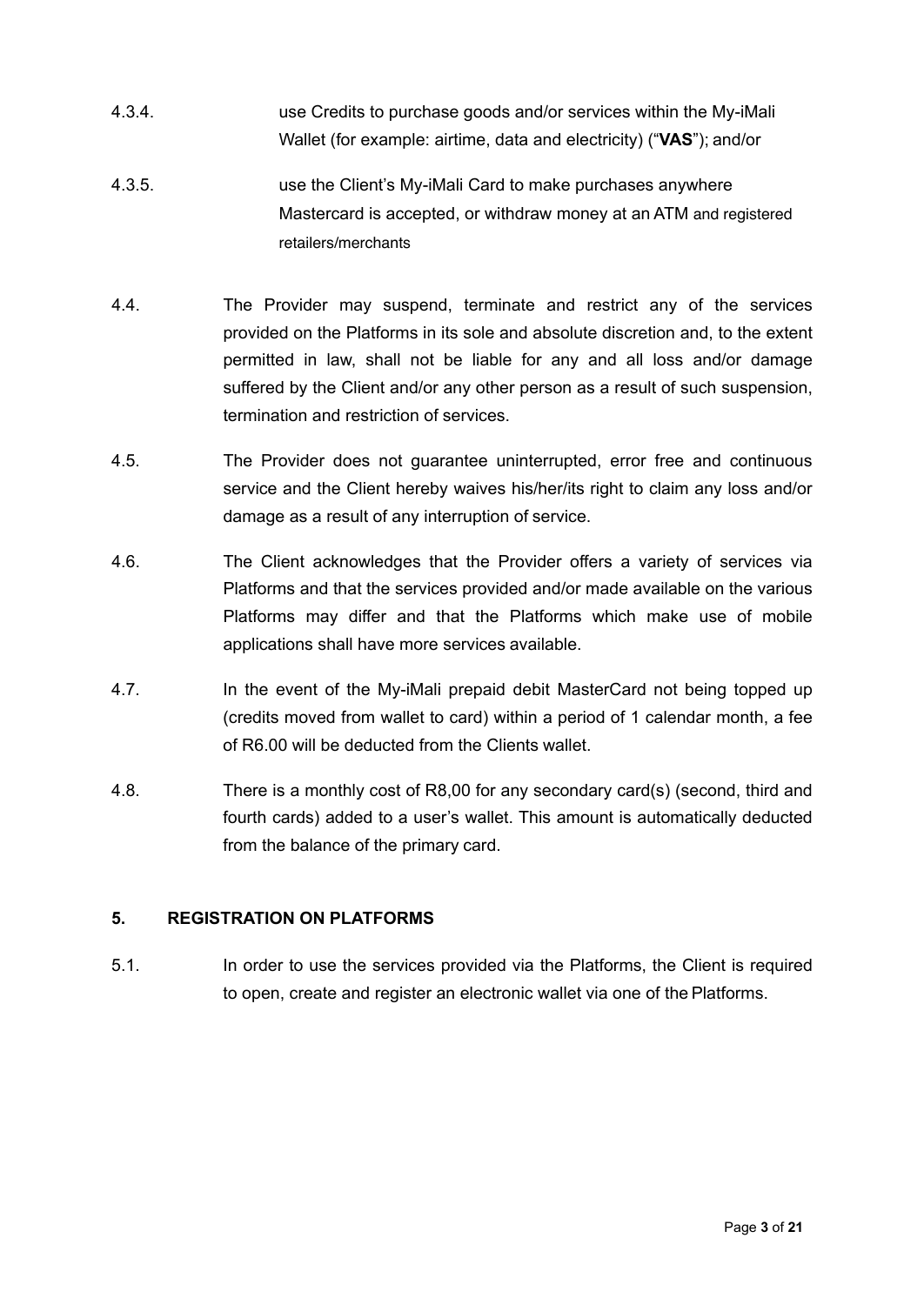- 5.2. When a Client registers on any of the Platforms, the Client will be required to provide at least the following information: a username which will be used to log into the Platforms, the Client's full name and surname, the Client's South African identity number and/or passport number, a South African mobile telephone number, an email address and a password.
- 5.3. All passwords submitted via the Platforms when signing up are encrypted and no employee, agent or representative of the Provider has access thereto. Should the Client forget his/her/its password, the Client shall utilise the "Forgot Password" function on the Platforms to procure a new password.
- 5.4. A new Client is required to provide the required know-your-client ("**KYC**") and identification documentation as part of the sign up and on boarding process.
- 5.5. A Client who does not provide the necessary identification documents will have his/her/its account locked and/or suspended until same is provided. Kindly see **clause [11](#page-10-0)** *(KYC Provisions)* for further details.
- 5.6. The Client is solely responsible for the content and accuracy of any data, information and/or documentation provided to the Provider and/or submitted via any of the Platforms.
- <span id="page-3-0"></span>5.7. As part of the sign-up process, the Client will be provided with a prepaid debit MasterCard, being the My-iMali Card, and a letter welcoming the Client ("**Letter**").
- 5.8. The Letter will contain contact details, abbreviated instructions in respect of the Platforms and all fees applicable to the Platforms, transactions on the Platforms and the use of the My-iMali Card. The applicable fees are also accessible on the Website under "Wallet Guide".
- 5.9. The Letter will also contain the terms and conditions relating to the My-iMali Card.
- 5.10. By signing up and accepting the My-iMali Card, the Client agrees to be bound by the terms and conditions for the use of the My-iMali Card ("**My-iMali Card Terms**"). Should a Client not accept the My-iMali Card Terms, the Client shall notify the Provider immediately and will not be eligible to use the Card service.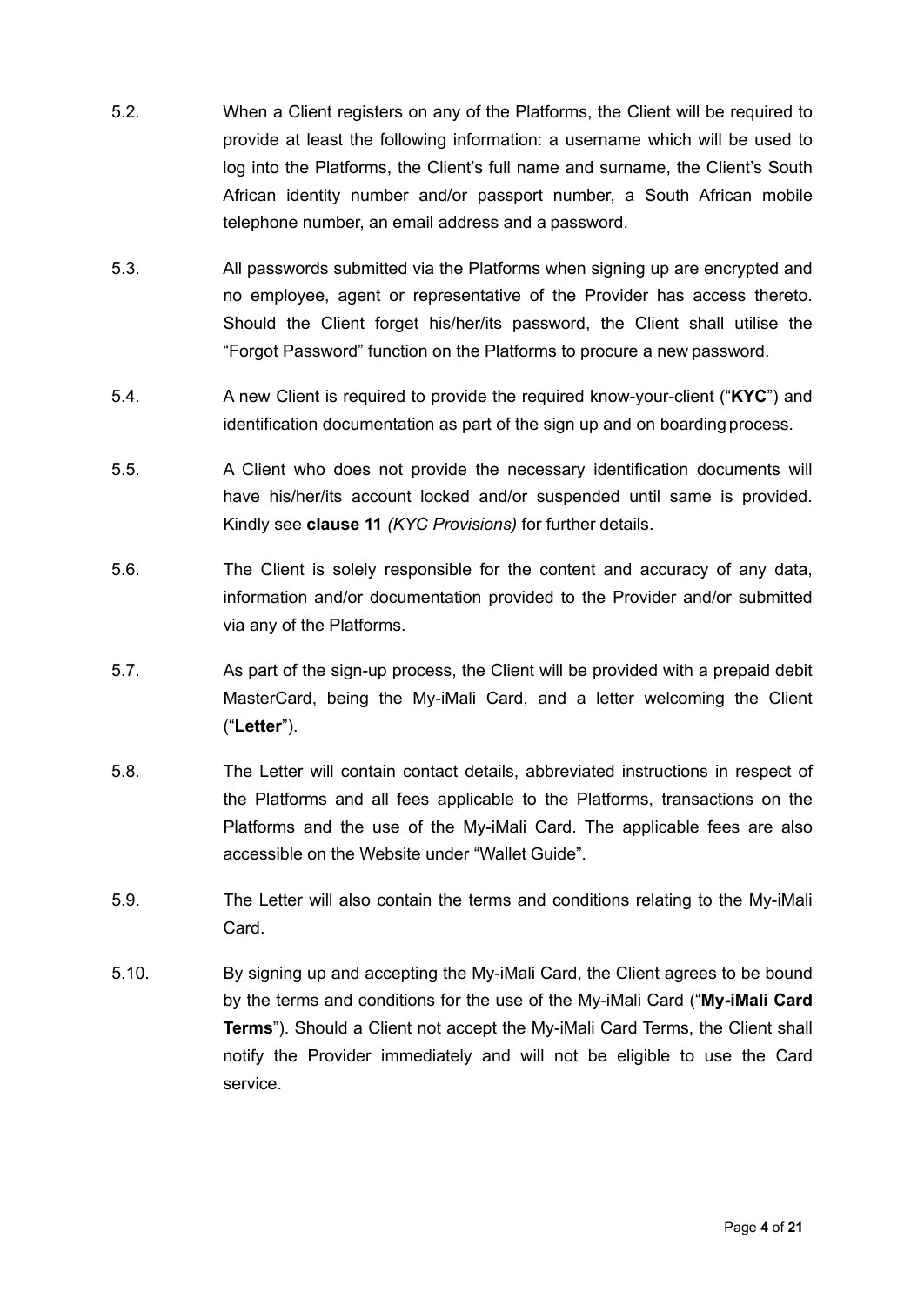5.11. The contents of the Letter and the My-iMali Card Terms are incorporated into these Terms. To the extent that there is any conflict and/or inconsistency between the Terms and the My-iMali Card Terms, the My-iMali Card Terms shall prevail to the extent of such conflict and/or inconsistency.

# **6. RESPONSIBILITY FOR UP TO DATE CONTACT INFORMATION**

- 6.1. The Client agrees and acknowledges that –
- 6.1.1. the Client is solely responsible for ensuring that all of its details on all Platforms are accurate, correct and up to date;
- 6.1.2. any and all communications, agreements, notices, transactions and/or any ancillary documents ("**Notices**") will be provided to the Client either via emails, short message service and/or telephone calls;
- 6.1.3. the Client bears the sole responsibility to have access to any software and/or hardware to receive, access and retain Notices provided by the Provider;
- 6.1.4. such Notices will be sent to the Client's contact details as set out on the Platforms;
- 6.1.5. the main mode of communication will be email; and
- 6.1.6. in the event that the Client does not have an email address, communications will be sent to the Client's cell phone number.
- 6.2. The Client hereby agrees that the Provider is not liable for any loss, damage, unauthorised access and/or harm howsoever arising and from whatsoever source, nature and/or cause in regard to Notices sent to the Client's contact details as listed on the Platforms. The Client hereby waives any right to claim any loss, damage and/or harm in respect of Notices sent by the Provider to the Client's contact details listed on the Platforms.

### **7. USE OF PLATFORMS**

- <span id="page-4-0"></span>7.1. Once the Client has registered on the Platforms, the Provider shall send a written communication to the Client with the Client's username and deposit reference number ("**DPR**").
- 7.2. Each Client shall have a unique DPR which must be used in all transactions.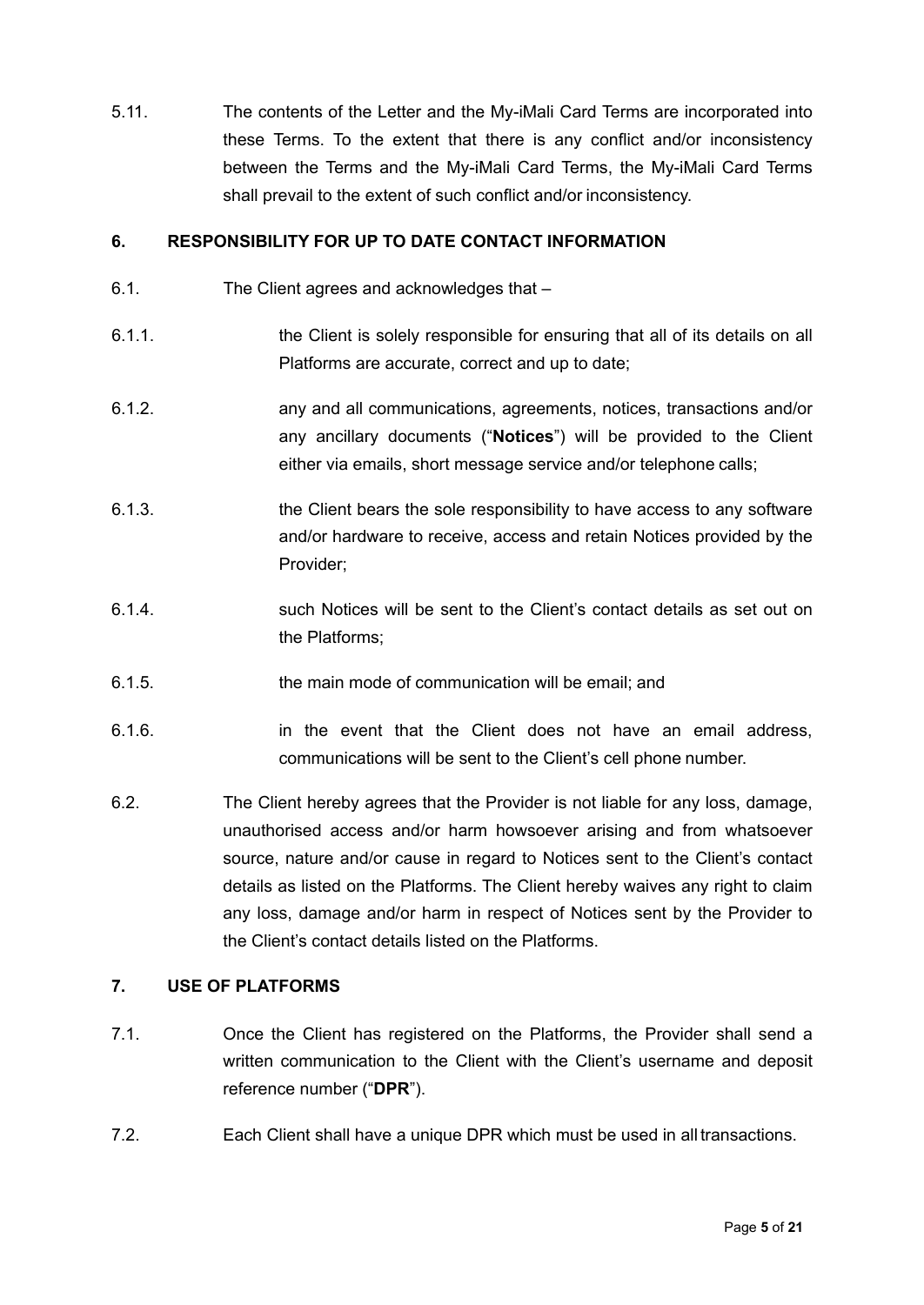- 7.3. The Client is responsible for ensuring that the correct DPR number is utilised whenever the Client uses the Platform and the Provider shall not be liable for any costs, claims, damages and/or loss as a result of the Client inserting the incorrect DPR number when utilising the Platforms.
- 7.4. The Client agrees not to:
- 7.4.1. *T.4.1.* register more than 1 (one) account on the Platforms;
- 7.4.2. register an account in the name of any other person;
- 7.4.3. post, distribute, publish or by any other means place any computer code on any and/or all of the Platforms which directly or indirectly links to another website, unless the Provider has given its prior written approval;
- 7.4.4. distribute or share their username and/or password details with any other individual or entity for the purposes of allowing others to utilise the services provided through the Platforms; and
- 7.4.5. in any way copy, modify, publish, transmit, display, sell, distribute or reproduce copyrighted material, trademarks or other protected proprietary information, without the prior written consent of the **Provider**
- 7.5. In the event that the Client registers more than 1 (one) account, it shall constitute a breach of these Terms and the Provider may, without derogating from its other rights in law:
- 7.5.1. lock, suspend and/or cancel 1 (one) or all of the Client's accounts; or
- 7.5.2. in the event that the Provider elects to cancel all of the Client's additional accounts, the Client hereby agrees that the Provider may transfer any and all funds from the additional accounts to the Client's original account; and
- 7.5.3. in either event, the Provider shall charge an administrative fee in addition to the transaction fees applicable to the transfers.

#### **8. DEPOSITS, TRANSFERS AND MOVING CREDITS**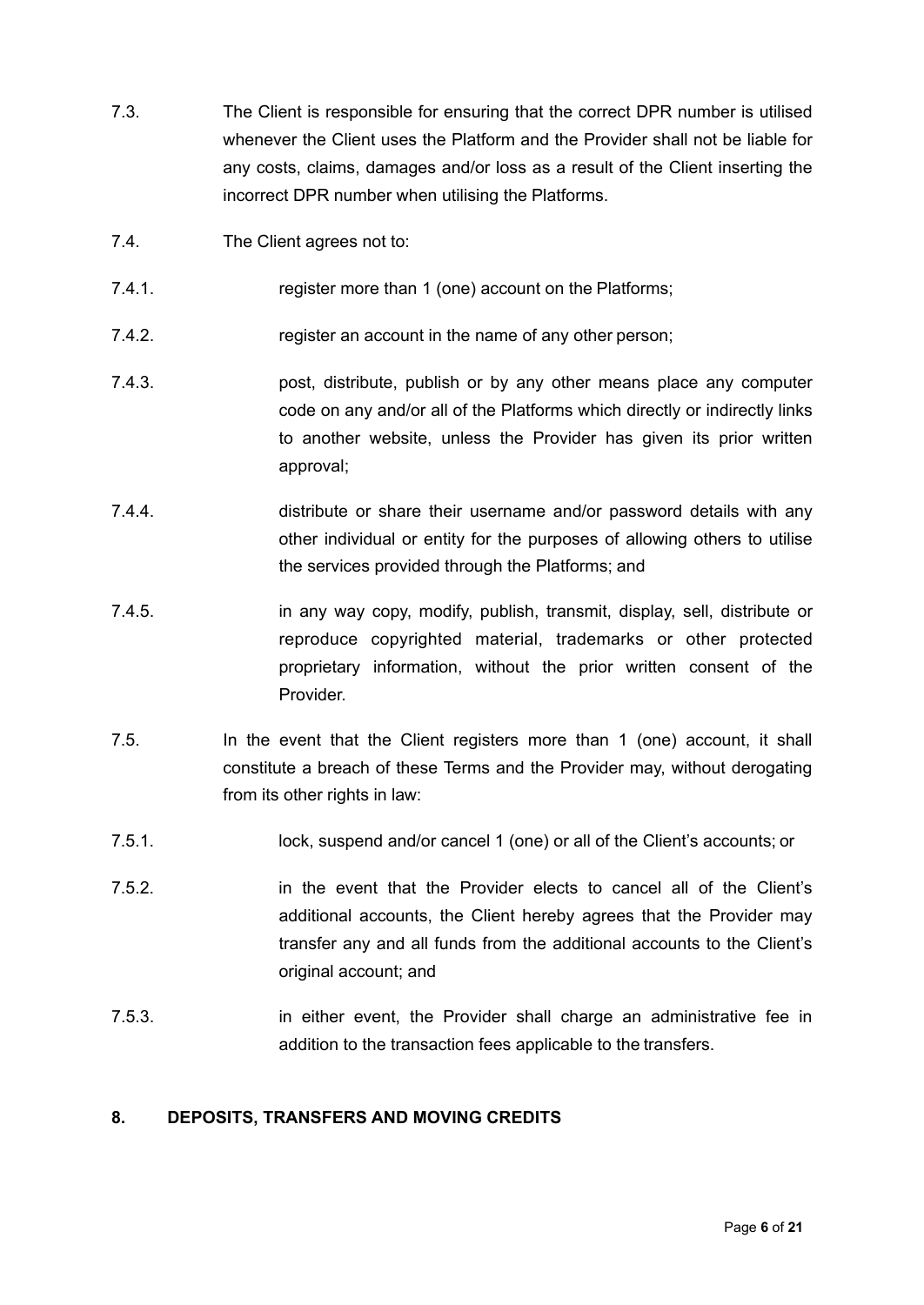- 8.1. Once the Client has obtained a DPR, as contemplated in **clause [7.1](#page-4-0)** *(Use of Platform)*, the Client may deposit funds into the Client's mobile wallet which is housed on the Platforms and will be allocated Credits to the value of the funds deposited.
- 8.2. Subject to limits imposed in terms of **clause [11](#page-10-0)** *(KYC Provisions)*, the Client may deposit funds via any ABSA automatic teller machine, ABSA branch or by electronic transfer. The Regulated Store of Value Administrative FSP is a licensed Category III Financial Service Provider, as defined in the South African Financial Advisory and Intermediary Services Act, under a client mandate approved by the Financial Services Conduct Authority (FSCA). The user's funds are held by a FSCA approved Nominee Company. All funds are held by AOS (Automated Outsourcing Services (PTY) Ltd. branded as Itansact (Registration number: 1997/013802/07) and License No. 650 with the financial services board. The AOS terms and conditions can be found here on the My-iMali website ([www.my-imali.com\)](http://www.my-imali.com)
- 8.3. All funds deposited in respect of the My iMali Card will be received by Grobank Limited (Registration Number: 1947/025414/06) which is also an authorised financial services and credit provider (FSP5865, NCRCP6)
- *8.4.* Once Credits have been added to the My-iMali Wallet, the Client may transfer and/or use the Credits as contemplated in **clause [4.3](#page-1-0)** *(Services).*
- 8.5. The Client is solely responsible for ensuring that the details provided for any transfer, deposit and/or moving of credits from the wallet are correct, accurate, up to date and complete.
- 8.6. The Client acknowledges that:
- 8.6.1. the Provider is not liable for any loss, damage and/or harm suffered by the Client and/or any third party in the event that the Client and/or third party provides the incorrect DPR, account number and/or amount; and
- 8.6.2. **the Provider is under no obligation to reverse or amend any deposit,** transfer and/or withdrawal.
- 8.7. In the event that the Client has entered the incorrect details in respect of a deposit, transfer and/or moving of credits, the Client shall notify the Provider as soon as reasonably possible and not longer than 12 (twelve) hours after the occurrence of the event. The Provider shall take commercially reasonable steps to remedy the Client's mistake. The Client acknowledges that the process of remedying the mistake will take at least 30 (thirty) days and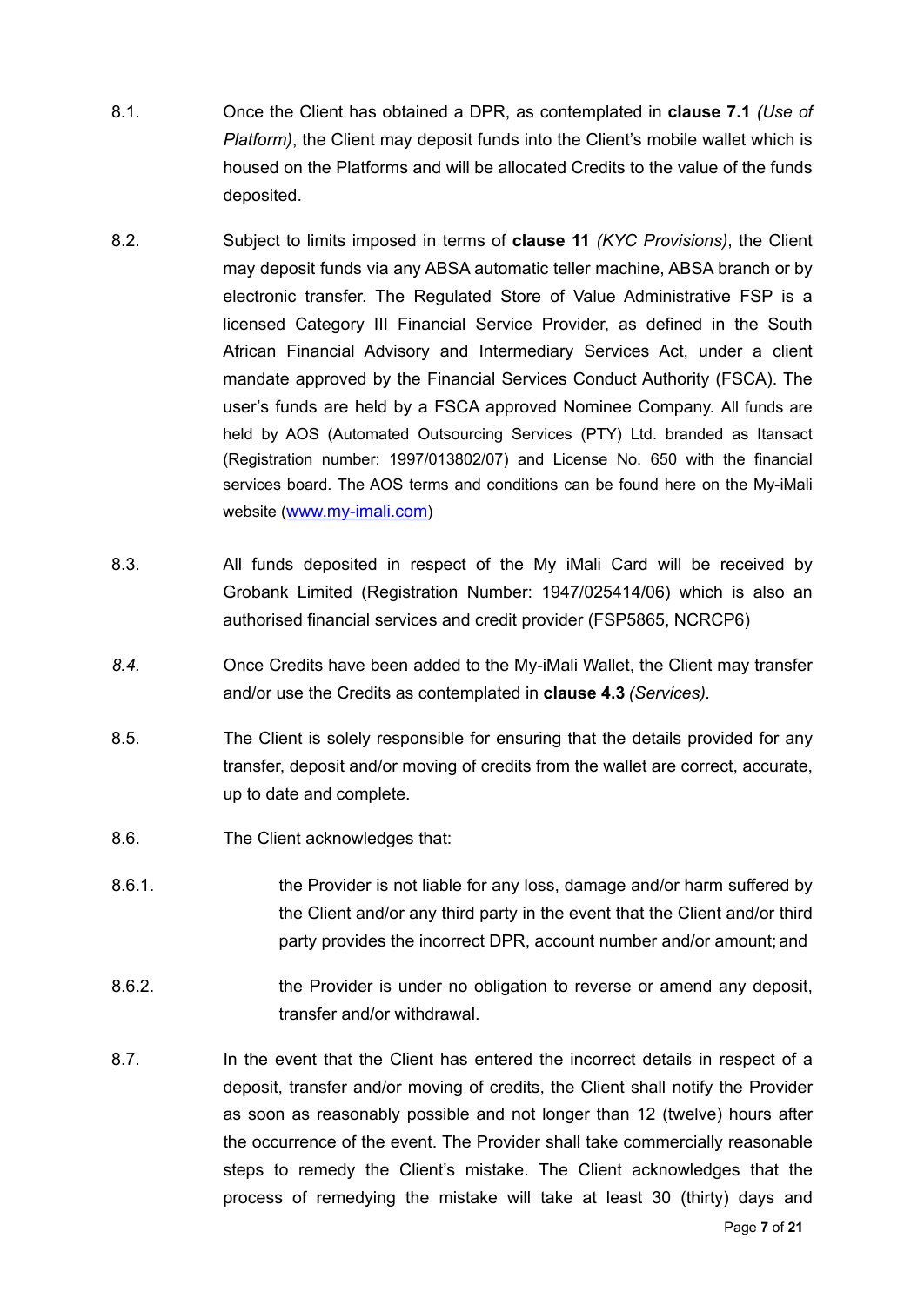warrants that this period is reasonable and fair.

8.8. Should a Client require a refund of Credits in the Client's My-iMali Wallet, the Client may contact the Provider with such request. Subject to applicable law, the Provider retains full discretion as to whether to process a refund and may impose certain requirements. The Provider may charge a fee for each refund requested and processed.

#### **9. SECURITY**

- 9.1. In order to ensure the security and reliable operation of the services to all of the Clients, the Provider hereby reserves the right to take whatever action it may deem necessary to preserve the security, integrity and reliability of its network and back-office applications.
- 9.2. The Client may not utilise the Platforms in any manner which may compromise the security of Provider's networks or tamper with the Platforms in any manner whatsoever, which shall include without limitation, gaining or attempting to gain unauthorised access to the Platforms or a Client's account, or delivering or attempting to deliver any unauthorised, damaging or malicious code to the Platforms, all of which is expressly prohibited. Any person or entity which does so, or attempts to do so, shall be held criminally liable. Further, should the Provider suffer any damage or loss, civil damages shall be claimed by Provider against the user.
- 9.3. Any user who commits any of the offences detailed in Chapter 13 of the Electronic Communications and Transactions Act 25 of 2002 ("**ECTA**") (specifically sections 85 to 88 (inclusive)) shall, notwithstanding criminal prosecution, be liable for all resulting liability, loss or damages suffered and/or incurred by Provider and its affiliates, agents and/or partners.
- 9.4. The Client is responsible for ensuring that his log-in details for the Platforms remains private and confidential.
- 9.5. The Client agrees and acknowledges that the Client shall have the responsibility for all activity that occurs in or through the Client's My-iMali Wallet, My-iMali Card, account on the Platforms and accepts all risks of any unauthorised or authorised access thereto.

# <span id="page-7-0"></span>**10. PROHIBITED ACTIVITIES**

10.1. The Client shall not and hereby agree not to utilise the Platforms: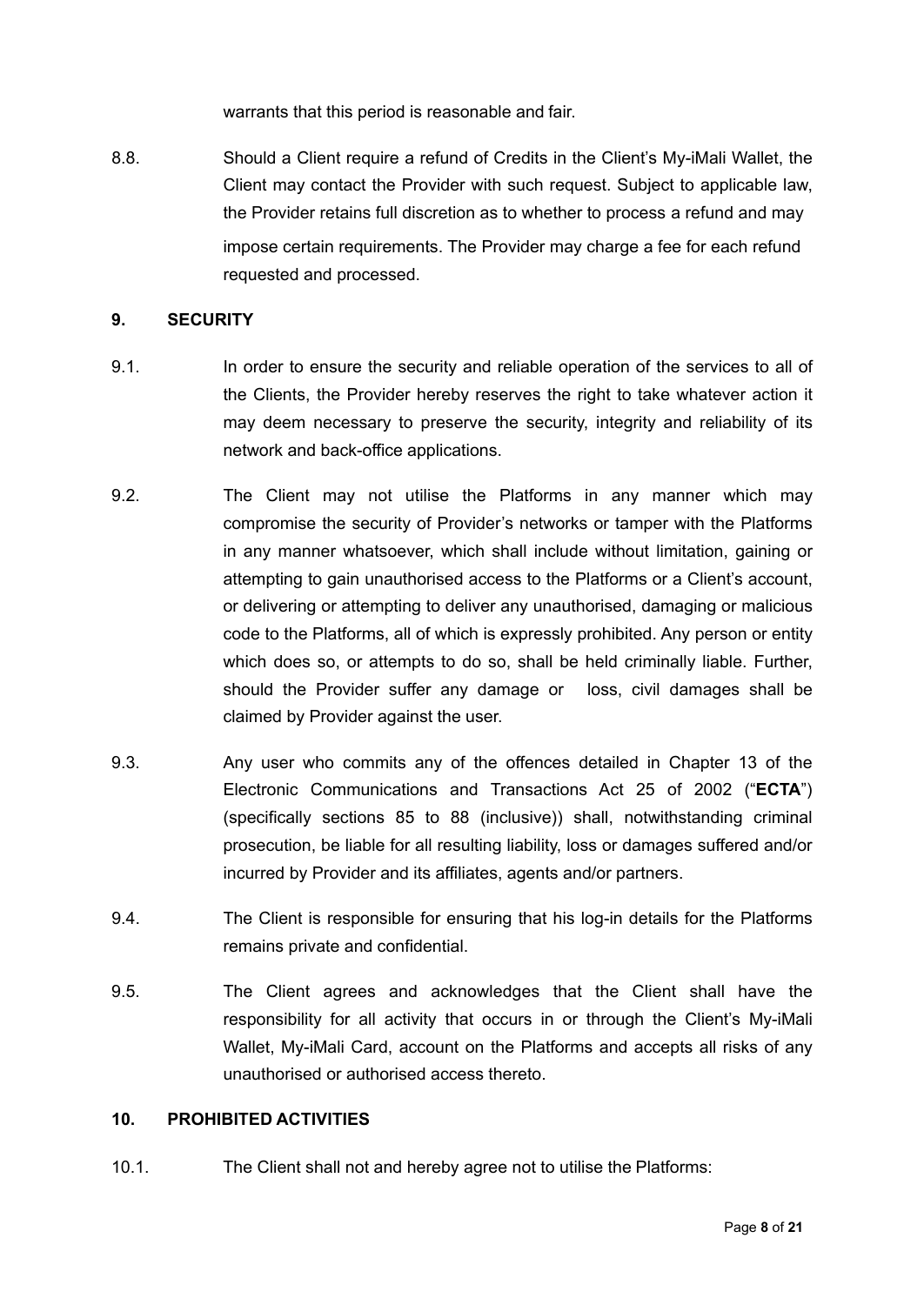- 10.1.1. to violate any legislation, regulations, statutes and/or applicable law;
- 10.1.2. to violate any other person's rights
- 10.1.3. for undertaking, facilitating or supporting criminal activity of any kind, including but not limited to, money laundering, terrorist financing, illegal gambling operations or malicious hacking;
- 10.1.4. for any form of abusive activity, including but not limited to, imposing an unreasonable or disproportionately large load on the Provider's infrastructure, or otherwise taking any action that may negatively affect the performance of the Platforms or the Provider's reputation;
- 10.1.5. to attempting to gain unauthorised access to the Provider's site and/or any wallet registered with the Provider;
- 10.1.6. for transmitting or uploading any material to the Provider's site that contains viruses, Trojan horses, worms, or any other harmful programmes;
- 10.1.7. for transferring his/her/its wallet access or rights to a third party, unless as required by law or with the Provider's prior consent;
- 10.1.8. to pay into or otherwise to support pyramid schemes, Ponzi schemes, matrix programmes, "get rich quick" schemes, multi-level marketing programmes or high-yield investment programmes;
- 10.1.9. in respect of fraudulent conduct or activity, including but not limited to taking any actions that defraud the Provider or a Client or customer of the Provider, or the provision of any false, inaccurate, or misleading information to the Provider;
- 10.1.10. in respect of the sale or purchase of any prohibited narcotics or controlled substances;
- 10.1.11. for any purpose other than those approved by the Provider in writing;
- 10.1.12. copy (other than for backup, archival or disaster recovery purposes), reproduce, translate, adapt, vary, modify, lease, licence, sub-licence, encumber or in any other way deal with any part of the Website for any reason and in any manner, unless it is consistent with the intent and purpose of these Terms;
- 10.1.13. to decompile, disassemble or reverse engineer any portion of the any of the Platforms;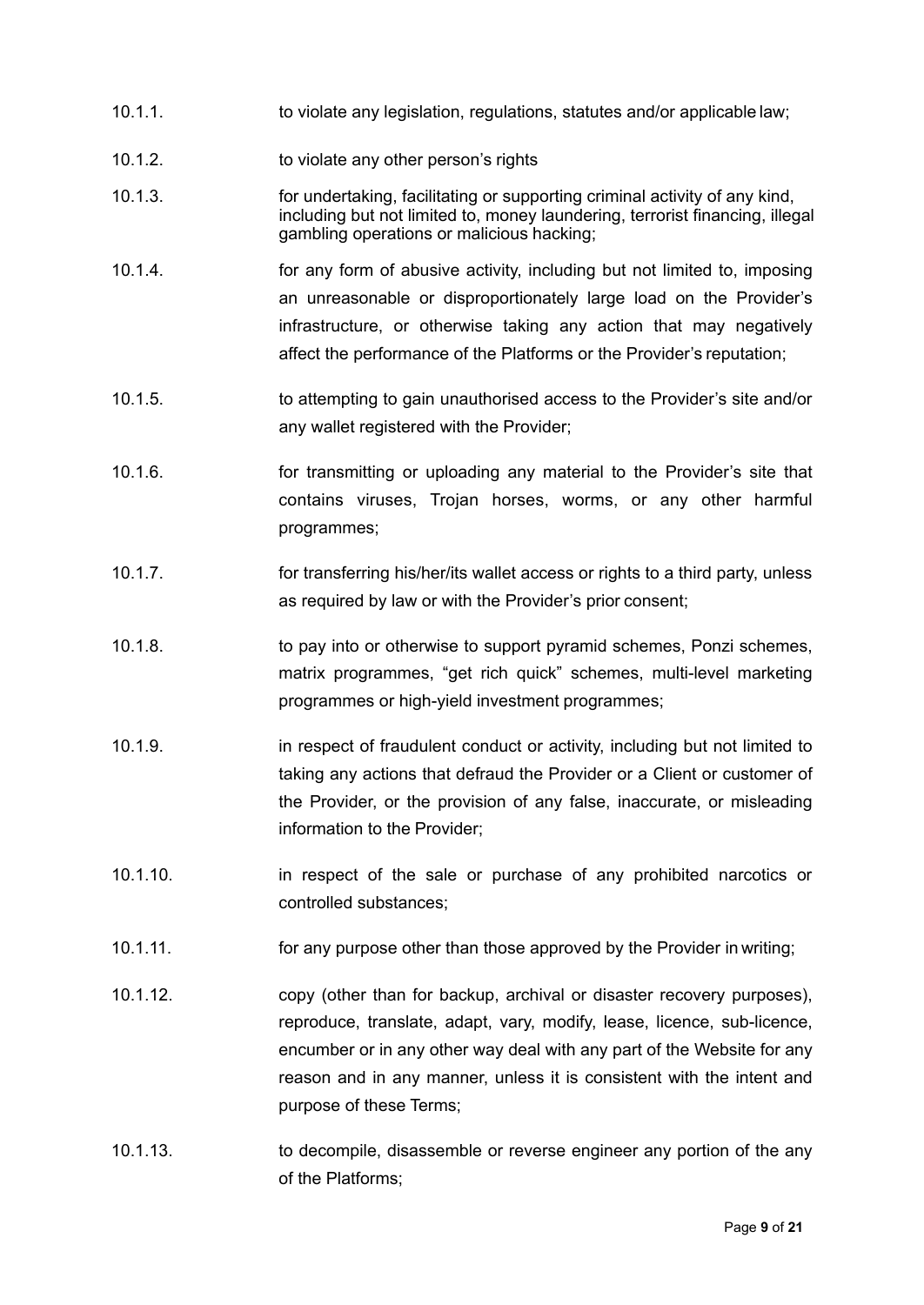- 10.1.14. to write and/or develop any derivative of the Platforms or any other software program based on the Platforms;
- <span id="page-9-0"></span>10.1.15. to modify or enhance the Platforms. In the event of a user effecting any modifications or enhancements to the Platforms in breach of this **clause [10.1.15](#page-9-0)**, such modifications and enhancements shall be the property of the Provider;
- 10.1.16. without the Provider's prior written consent, to provide, disclose, divulge or make available to or permit the use of or give access to the Platform by persons other than the Client;
- 10.1.17. to remove any identification, trademark, copyright or other notices from the Platforms;
- 10.1.18. in respect of transactions involving items that may help, facilitate or enable illegal activity, promote or facilitate hate speech, violence or racial intolerance; are considered obscene; or may be stolen goods or the proceeds of crime; and/or
- 10.1.19. to post or transmit, by means of reviews, comments, suggestions, ideas, questions or other information through the Platforms, any content which is unlawful, harmful, threatening, abusive, harassing, defamatory, vulgar, obscene, sexually-explicit, profane or hateful, or racially, ethnically or otherwise objectionable content of any kind.
- 10.2. The Client will require prior written approval from the Provider in order to enter into any transaction regarding:
- 10.2.1. gambling or gaming services;
- 10.2.2. charitable or religious / spiritual organisations;
- 10.2.3. consumer lending services, including but not limited to secured and unsecured loans, cash advances, payday lending; and
- 10.2.4. investment funds, asset management, or brokerage services.
- 10.3. The Provider reserves the right to restrict, suspend or terminate the Client's account if the Provider suspects, in its sole and absolute discretion, that the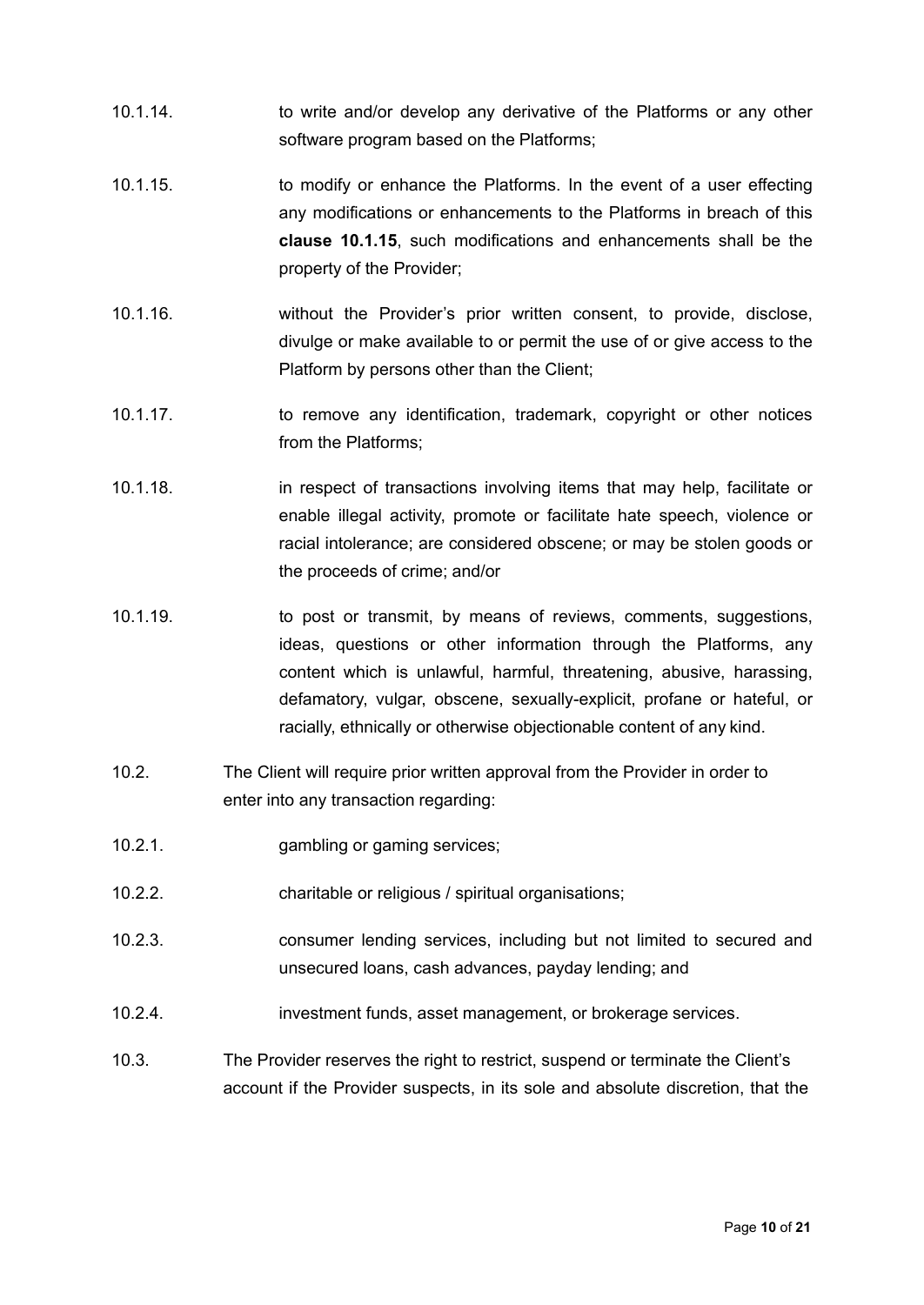Client is using, or has used, his/her/its account in association with any of the activities listed in this **clause [10](#page-7-0)**.

## <span id="page-10-0"></span>**11. KYC PROVISIONS**

- 11.1. The Provider implements and maintains the KYC procedures as part of the Provider's commitment to combatting fraud, combatting corruption, the prevention of money laundering and the prevention of terrorist financing.
- 11.2. Due to the fact that the Provider is an accountable institution, it has various duties and responsibilities in terms of the Financial Intelligence Centre Act No. 38 of 2001 ("**FICA**").
- 11.3. The Client is required to provide certain information and/or documents to the Provider and the extent of the information and/or documents provided by the Client will depend on the Provider's sole discretion of the money laundering and terror financing risk attached to the Client, as determined by the Providers Risk Management and Compliance Programme ("**RMCP**").
- 11.4. In terms of the Provider's RMCP established in terms of section 42 of FICA, the Provider has set the following limits for the Client:
- 11.4.1. in the event that the Client provides a picture; of himself (front head and shoulders), his identification document and/or passport, the Client (only applicable to RSA residents) will be able to utilise the services on any of the Platforms up to a transaction value of R10 000 (ten thousand) per day and not more than R25 000 (twenty five thousand) per month on the My-iMali Card; and R25 000 (twenty five thousand) per month to RSA bank account(s);
- 11.4.2. in the event that the Client provides a picture; of himself (front head and shoulders), his identification document and/or passport and proof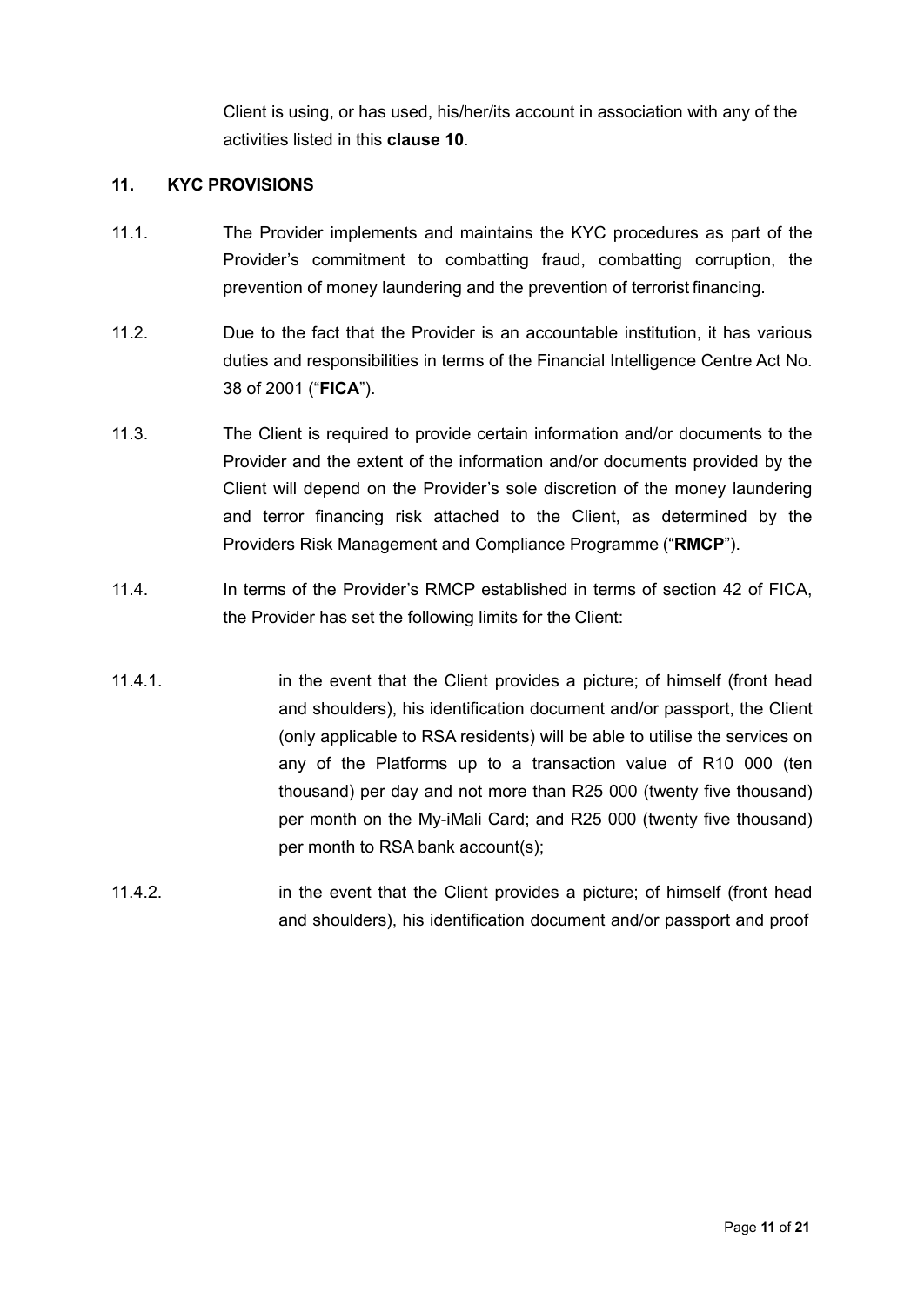of residence. The Client will be able to utilise the services on any of the Platforms up to a transaction value of R10 000 (ten thousand) per day and not more than R25 000 (twenty five thousand) per month on the My-iMali Card; and R75 000 (seventy five thousand) per month to RSA bank account(s);

- 11.5. The Client acknowledges that all documents supplied must be to the sole and absolute satisfaction of the Provider.
- 11.6. The Provider reserves the right to, at any time and in its sole and absolute discretion –
- 11.6.1. restrict or suspend the Client's account when identification documents are in the process of being verified, outstanding and/or not forthcoming; and/or
- 11.6.2. to terminate the Client's account where the Client has provided false and/or misleading information and after becoming aware of such false and/or misleading information, the Client fails and/or refuses to provide true and correct information in order to enable the Provider to comply with the identity verification processes.

#### **12. LIABILITY**

- 12.1. The Client acknowledges and agrees that neither the Provider nor any employees, agents or representatives of the Provider is liable for any loss or damage which may be incurred through accessing, using of or registering on the Platforms.
- 12.2. To the fullest extent permitted in law, the Client shall and undertakes to, defend, indemnify, and hold harmless the Provider, its officers, directors, employees, agents, representatives, affiliates and third parties, for any losses, costs, damages, liabilities and expenses (including legal fees) relating to or arising out of the Client's use of the services or the Platforms.
- 12.3. The Provider and its affiliates disclaim all liability, howsoever arising and of whatsoever nature, for the acts or omissions of another Client (including unauthorized users, or "hackers") of the Platforms.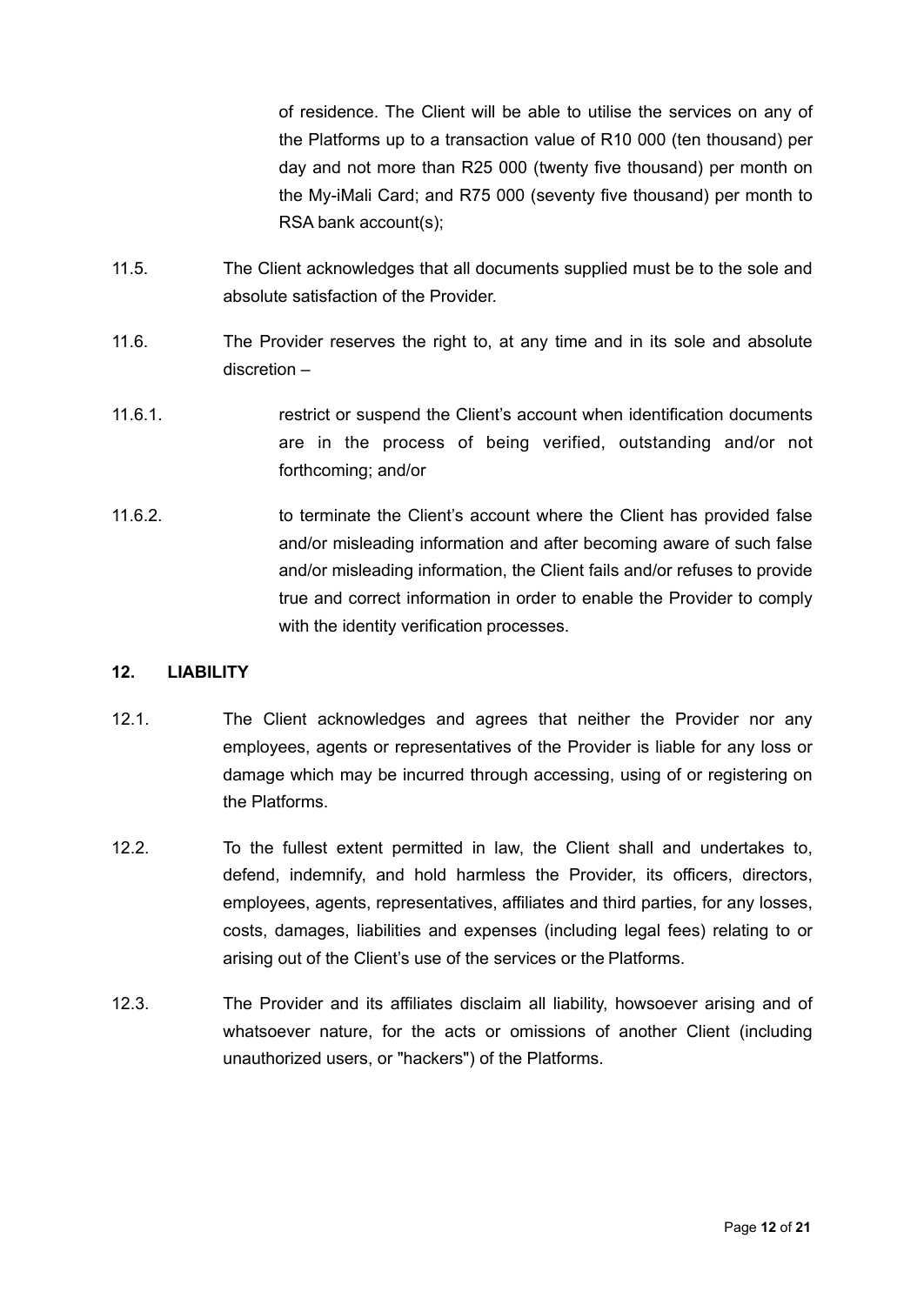- 12.4. The Provider and its subsidiaries, its affiliates, any of its respective agents, officers, directors, employees, information providers or content providers (collectively hereafter referred to as "**Provider Affiliates**") specifically do not make any warranties, representations, and/or guarantees regarding the accuracy or completeness of any information or services and/or products supplied and advertised on the Platforms. The Platforms and the service/s are provided "as is".
- 12.5. Save as set out in the Terms, the Provider Affiliates make no warranties, representations, and/or guarantees, whether express, implied in law or residual regarding the:
- 12.5.1. Platforms;
- 12.5.2. service/s provided through the Platforms; and
- 12.5.3. third party services and/or products acquired through the use of the Platforms.
- 12.6. To the fullest extent possible by law, Provider Affiliates expressly disclaim all, express or implied warranties, including, without limitation:
- 12.6.1. warranties and non-infringement;
- 12.6.2. compatibility;
- 12.6.3. security; and
- 12.6.4. accuracy,

in respect of the Platforms.

- 12.7. The Provider Affiliates shall not be responsible for, and they hereby disclaim all liability for:
- 12.7.1. any loss, liability, damage (whether direct, indirect, specific, incidental or consequential);
- 12.7.2. any expense or cost of any nature whatsoever which may be suffered by the Client or any third party, as a result of or which may be attributable, directly or indirectly, to the Client's access and/or use of the Platforms;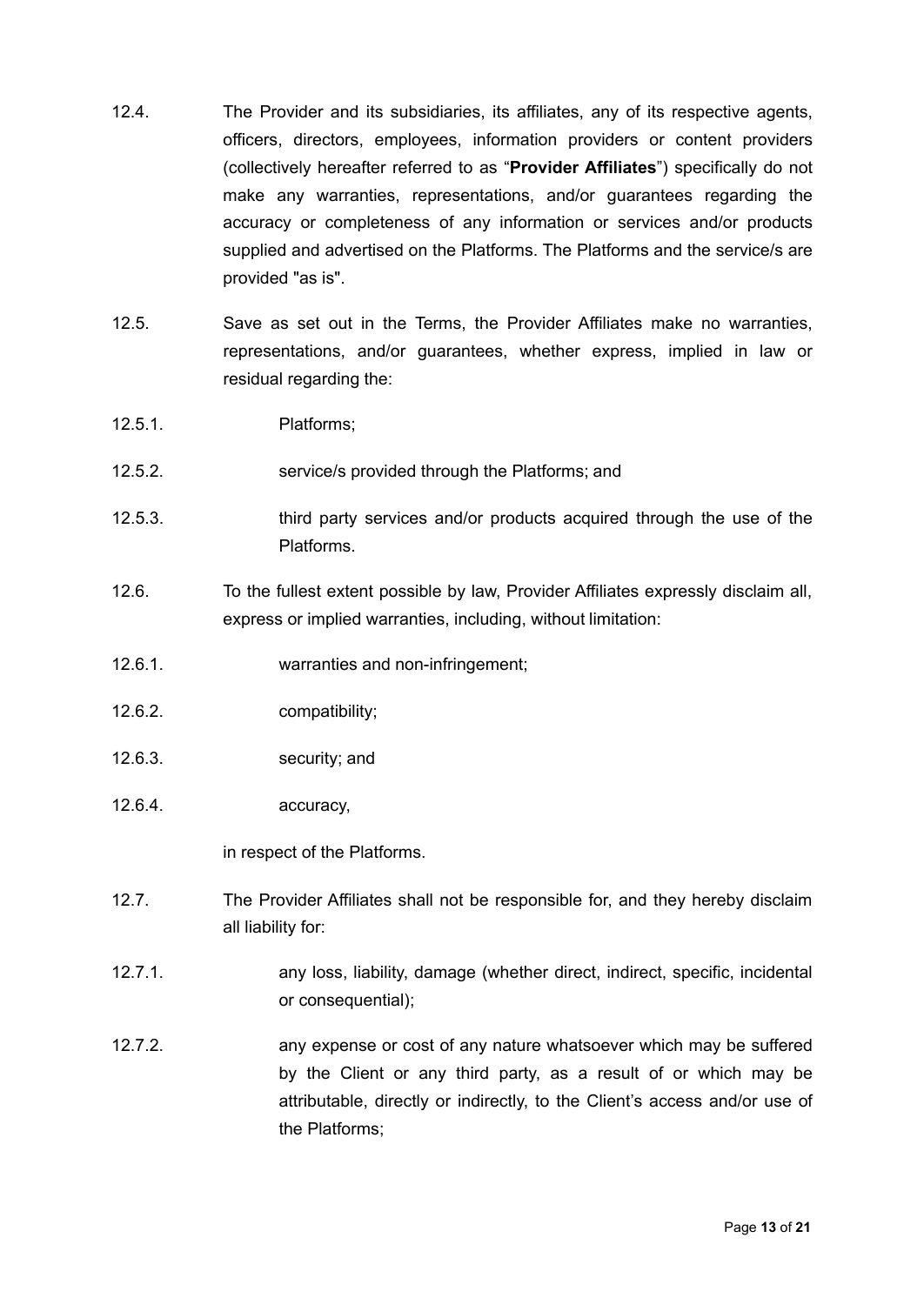- 12.7.3. any information or material contained on or received via the Platforms;
- 12.7.4. the Client's use of the service/s, third party service/s and/or products on the Platforms; and/or
- 12.7.5. the Client's reliance on any information or Links offered via the Platforms and service/s and/or products,

whether arising negligently or not.

- 12.8. Without limiting the generality of the foregoing, the Provider Affiliates shall not be liable for any:
- 12.8.1. loss of business;
- 12.8.2. loss of data;
- 12.8.3. loss of profits;
- 12.8.4. failure and/or unavailability of the Platforms for any reason whatsoever; and/or
- 12.8.5. failure and/or delay by any third-party service provider to render any service/s which are necessary to ensure the availability of any of the Platforms.
- 12.9. The Platforms are made available on the basis that the Provider Affiliates excludes, to the extent lawfully permitted all liability whatsoever for any loss, claim, action or damage howsoever arising out of the use of this Platform, reliance upon the content of the Platforms or use of the services.
- 12.10. Information transmitted via the internet is susceptible to monitoring and interception. The Client shall bear all risks of transmitting information in this manner. The Provider Affiliates will not be liable for any loss, harm or damage suffered by the Client as a result of transmitting information to Provider **Affiliates**
- 12.11. The Client specifically acknowledges and agrees that the Provider Affiliates are not liable for any conduct of any Client in any way whatsoever in respect of the access, use or sharing of the resources or otherwise provided on the Platforms.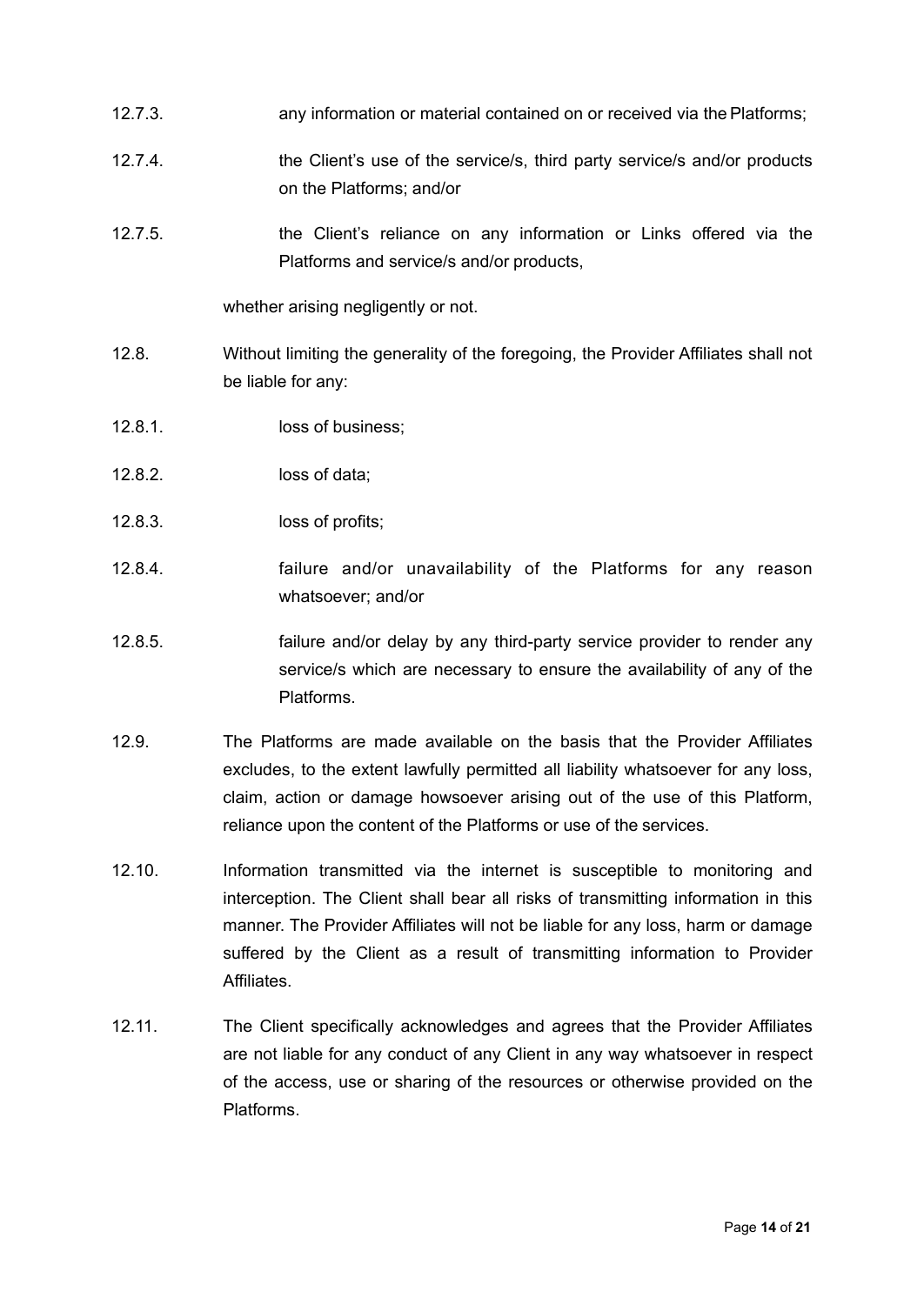- 12.12. The Provider Affiliates specifically disclaim any implied warranties of merchantability, fitness for a particular purpose, or non-infringement.
- 12.13. The Provider does not warrant that the Client's use of the Platforms or any service provided will be uninterrupted, always available, or error-free, or will meet the Client's requirements, or that any defects in the Platforms will be corrected.

## **13. TERMINATION**

- 13.1. The Provider reserves the right to suspend and/or terminate the membership and/or account of any Client for any reason at any time.
- 13.2. The Client may terminate their account at any time by taking the necessary and required steps to close their account.
- 13.3. The Client bears the sole responsibility to ensure that the correct procedure has been followed to properly close a wallet on the Platforms.
- 13.4. Upon termination, a Client's entitlement to use the account shall cease. Any Credits remaining in the account should be used by the Client prior to closing the My-iMali Wallet as a Client will not be able to use the Credits following account closure. A Client may request a refund from the Provider within 3 years from date of closure, following which any Credits remaining in an account shall be forfeited. The Provider is entitled to charge a refund fee when making such payment.

#### **14. CONTENT OF THE WEBSITE**

The content and information related to the services which are featured on any and all the Platforms are based on the laws of the Republic of South Africa ("**RSA**") unless otherwise expressly stated.

#### **15. COPYRIGHT AND INTELLECTUAL PROPERTY**

<span id="page-14-0"></span>15.1. All copyright, trademarks, logos, names, designs, service marks, proprietary rights, goodwill, intellectual property rights, materials, texts, information, illustrations data on the Platforms or modifications thereof (whether registered or unregistered) ("**Intellectual Property**") are owned by the Provider, alternatively, the Provider is the lawful user and licensor thereof, and is protected under both RSA and international intellectual property laws. Nothing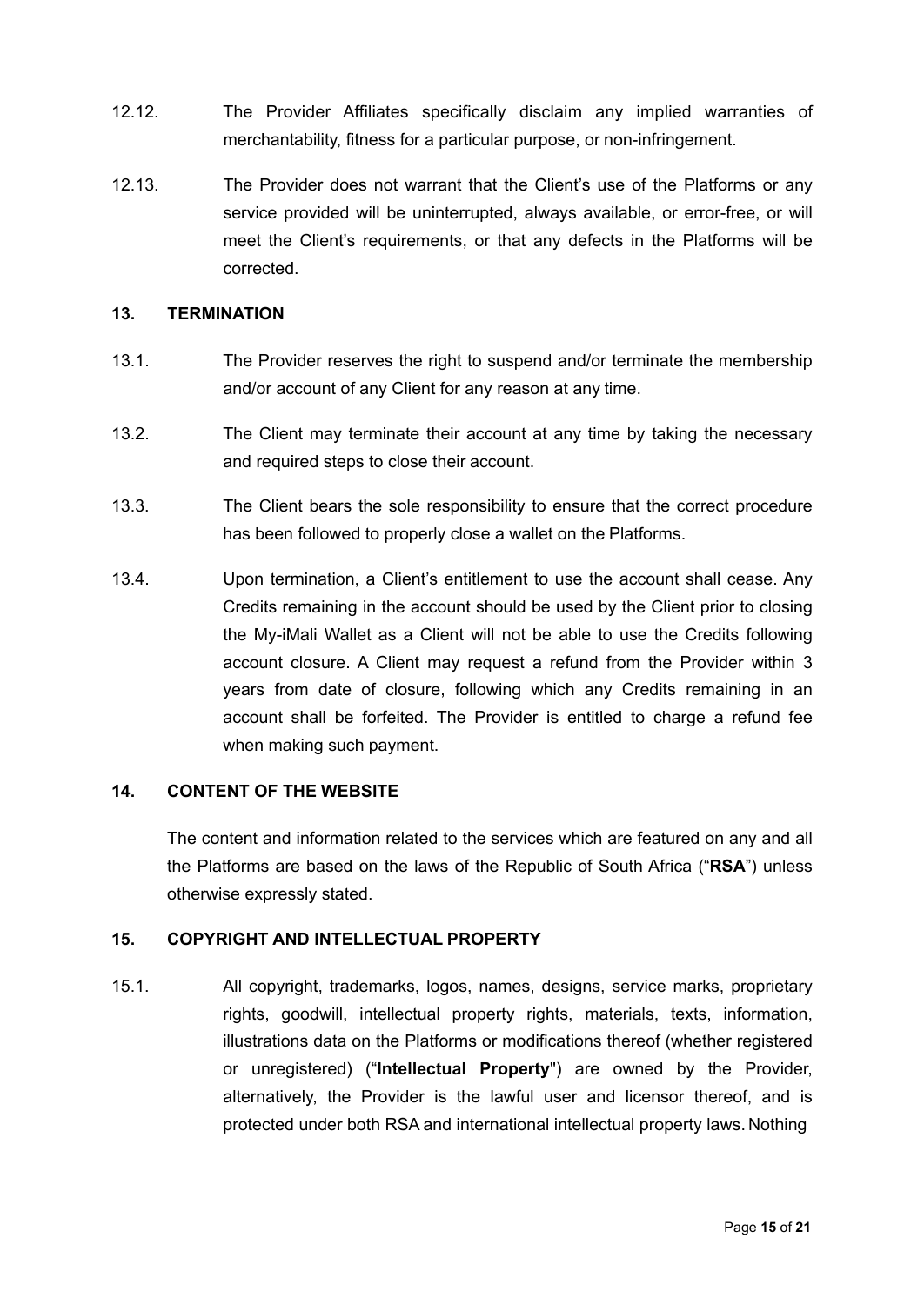contained on any of the Platforms should be construed as granting any licence or right to use any of the Intellectual Property without the prior written consent of the Provider.

- 15.2. Any unauthorised copying, reproduction, retransmission, distribution, dissemination, sale, publication, broadcast or other circulation or exploitation of such Intellectual Property or any component thereof by a Client will be an infringement of such rights of the Provider and the Client hereby indemnifies the Provider and any third party against any loss, liability, damage, claim, action or expense of whatsoever nature (whether direct, indirect, specific, incidental or consequential) which the Provider or any third party may suffer which is caused by or attributable to the Client's unauthorised use of the Intellectual Property.
- 15.3. All rights not expressly granted are reserved and no right, title or interest in any proprietary material or information contained in the Platforms are granted to the Client.
- 15.4. Subject to **clause [15.1](#page-14-0)**, the Client may use the Intellectual Property or any component thereof for the Client's own internal non-commercial purposes and for purposes of considering and making use of the services.

#### **16. THIRD PARTY LINKS**

- 16.1. From time to time, the Platforms may also include links to other websites ("**Links**"), including, but not limited to advertisements, but they are beyond the control or responsibility of the Provider. These Links are provided in order to enhance the interest of other featured content and are not intended to signify that the Provider endorses, supports, advocates or otherwise has any responsibility for the content of the Links or the use or access thereof by the Client. Use or reliance on any Links provided is at the Client's own risk and the Provider makes no representation in relation thereto whatsoever. When visiting Links, the Client must refer to the external terms and conditions of use of such Links.
- 16.2. No endorsement or approval of any third party or their advice, opinions, information, products or services is expressed or implied by any information, material, data or pages on the Platforms.

#### **17. PERMISSION TO LINK TO THE WEBSITE**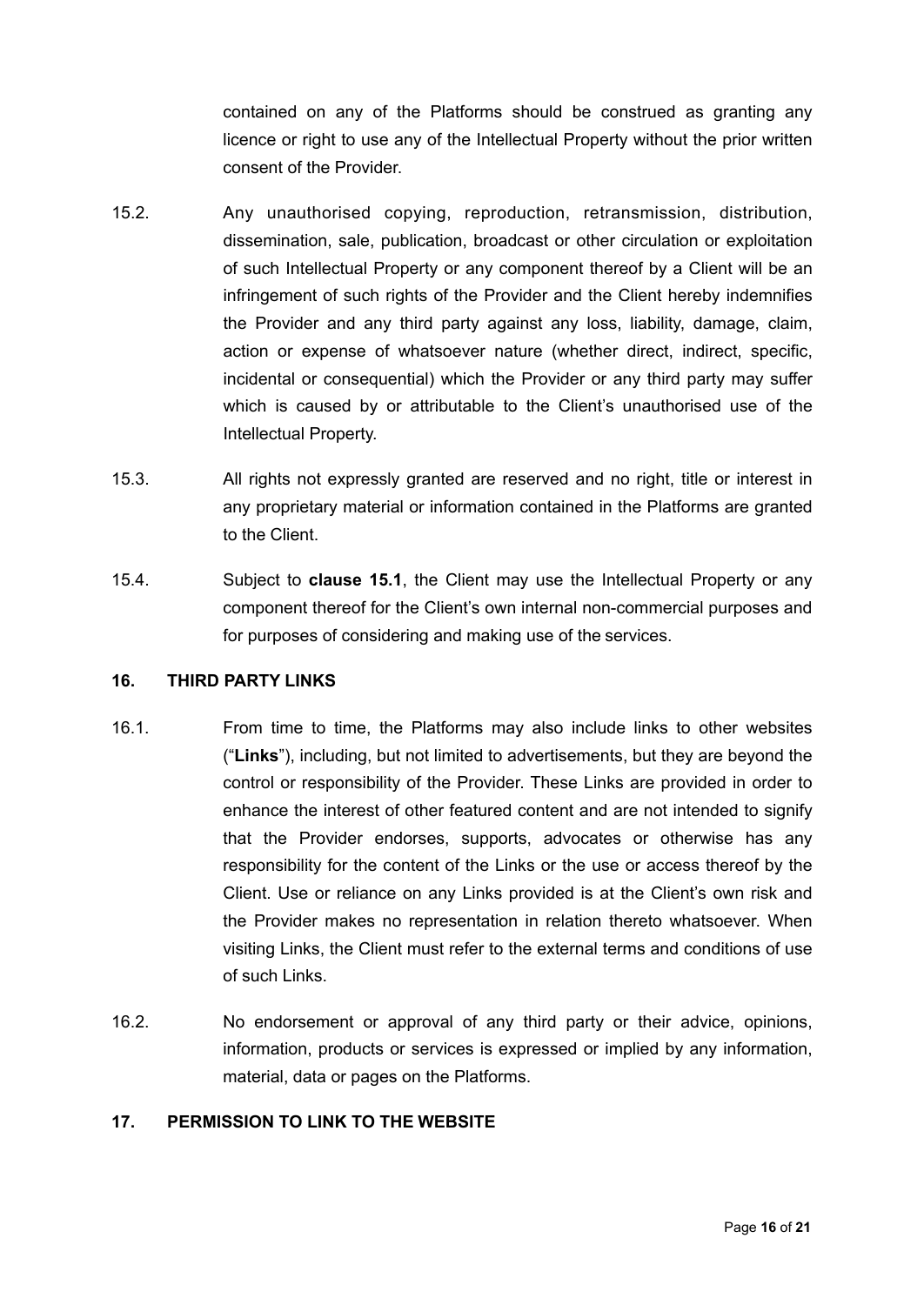No person, Client, business, entity or website may establish a hyperlink, frame, meta tag or similar reference, whether electronically or otherwise ("**Linking**"), to any of Platforms or any subsidiary pages of the Platforms (to the extent applicable) before receiving the Provider's prior written approval, which may be withheld or granted subject to the conditions that the Provider specifies from time to time, in the Provider's sole and absolute discretion.

#### **18. FRAMING**

No person, business, entity, application or website may frame the Platforms or any of the pages on the Platforms in any way whatsoever.

### **19. CRAWLERS AND SPIDERS**

No person, business, entity or website may use any technology or device to search and/or gain information from the Platforms without the prior written consent of the Provider.

#### **20. WARRANTIES**

- 20.1. By registering an account, the Client expressly warrants and represents that the Client:
- 20.1.1. is 18 (eighteen) years or older, and a lawful resident of SouthAfrica;
- 20.1.2. is not a prodigal, insolvent, of unsound mind, mentally handicapped and has full legal capacity to enter into the Terms;
- 20.1.3. is utilising the Client's own name, identity number, passport number and other contact details belonging to the Client to sign up on the Platforms;
- 20.1.4. is not utilising another person's details to sign up on the Platforms;
- 20.1.5. will not use the Platforms, the services and/or any information of whatsoever nature made available and/or sent to the Client by the Provider pursuant to the Client's use or access of the Platforms for any purpose that is unlawful and/or prohibited under the laws of RSA and/ or international law or constituting a contravention of the Terms;
- 20.1.6. understands the nature, risks involved and extent of the Terms and the consequences of the Terms and/or any breach thereof and that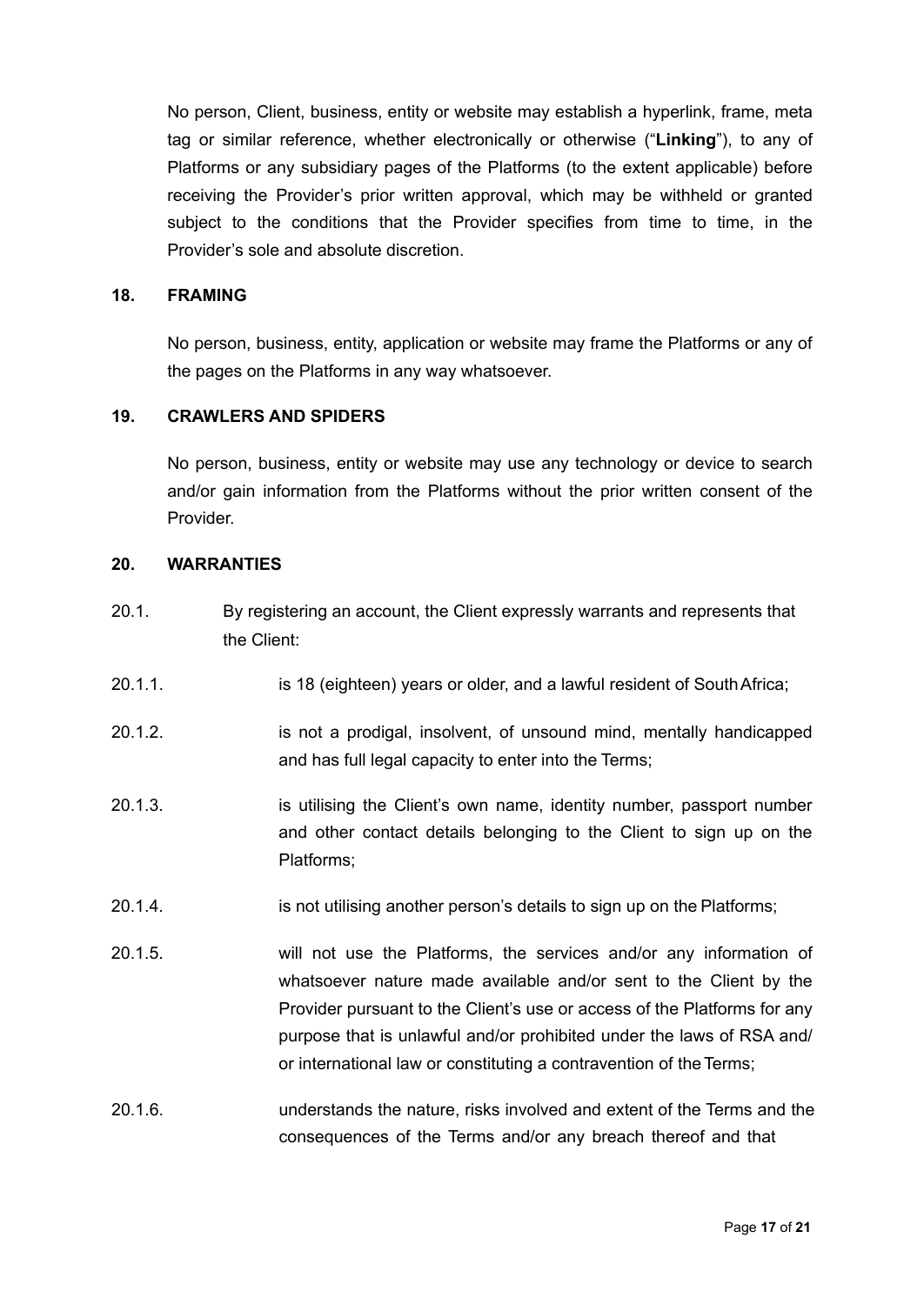the Client has carefully considered his/her/its financial position before registering an account with the Provider and the Client is solely responsible for the decision to register an account with and/or utilize any service(s) of the Provider;

- 20.1.7. will furnish the Provider with information that is both true and correct and will not attempt to misrepresent information to the Provider that is harmful, false and/or illegal; and
- 20.1.8. shall not engage and/or attempt to transact on behalf of any third party.
- 20.2. The Client also accepts and agrees to be solely responsible for understanding and complying with all laws, rules, regulations and requirements of the jurisdiction in which the Client lives that may be applicable to the Client's use of the services and/or account of the Provider, including but not limited to, those related to export or import activities, taxes or foreign currency transactions.

# **21. PRIVACY POLICY**

- 21.1. The Provider takes the Client's privacy seriously and is committed to protecting the Client's personal information. The Provider utilizes the personal information collected from the Client in accordance with this Privacy Policy.
- 21.2. Personal information when used in this Privacy Policy means information that can identify the Client as an individual or is capable of identifying the Client. By personal information the Provider does not mean general, statistical, aggregated or anonymised information.
- 21.3. The Client's use of the Provider's services signifies the Client's consent to the Provider collecting and using the Client's personal information as specified in the Privacy Policy.

## **22. PROVIDER'S DETAILS**

- 22.1. The Provider's details are as follows:
- 22.1.1. company name: BXChange iMali Proprietary Limited
- 22.1.2. registration number: 2018/438947/07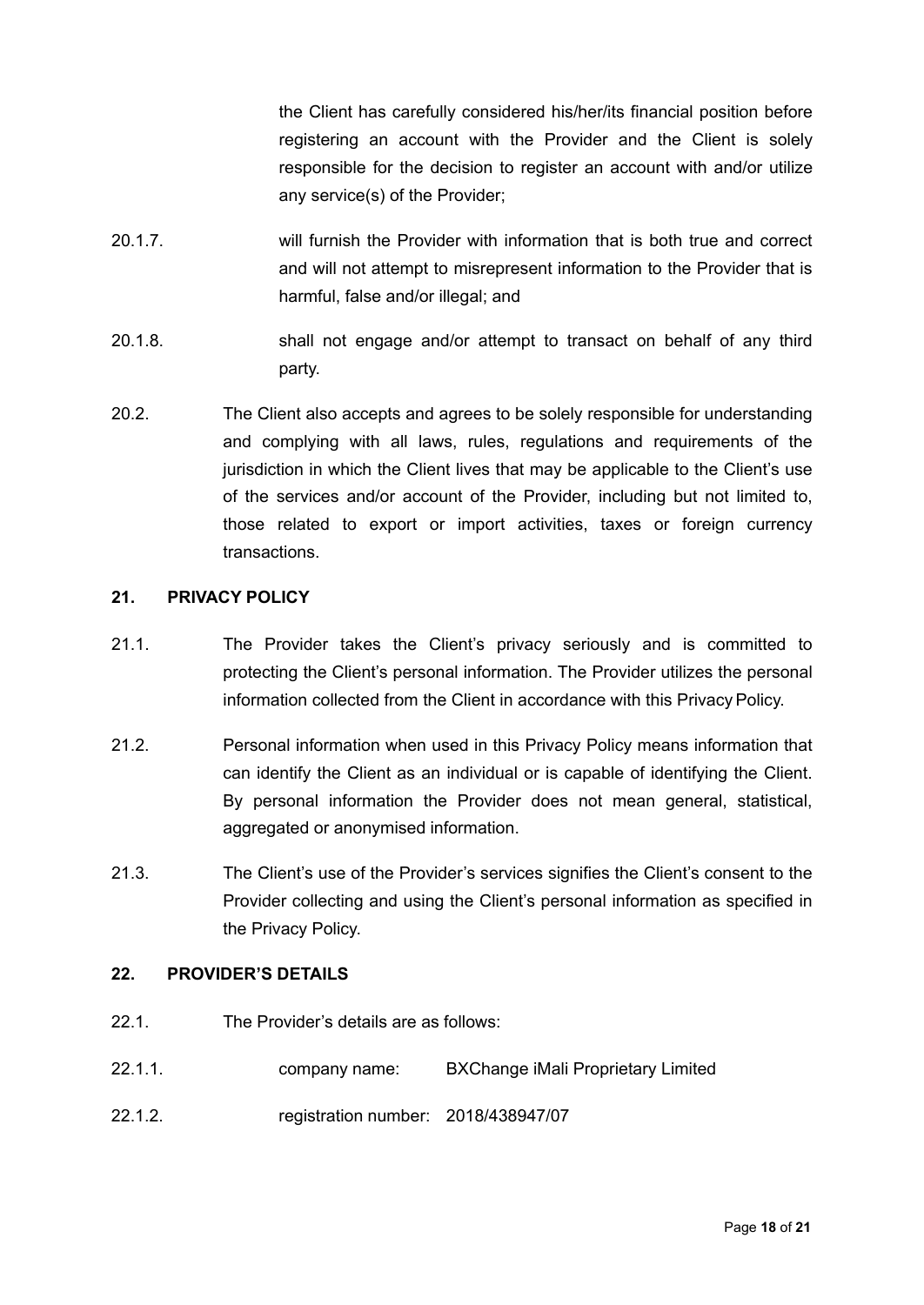<span id="page-18-0"></span>

| 22.1.3. | legal status:                                                                                                                                                                                                                                                                        | Private company registered in terms of the laws<br>of the RSA;            |
|---------|--------------------------------------------------------------------------------------------------------------------------------------------------------------------------------------------------------------------------------------------------------------------------------------|---------------------------------------------------------------------------|
|         | physical address:                                                                                                                                                                                                                                                                    | 52 Beryl Avenue<br><b>Lyttelton Manor</b><br>Centurion<br>Gauteng<br>0157 |
| 22.1.4. | place of registration: RSA;                                                                                                                                                                                                                                                          |                                                                           |
| 22.1.6. | telephone number:                                                                                                                                                                                                                                                                    | +27 (0) 12 111 0345                                                       |
|         | email address:                                                                                                                                                                                                                                                                       | information@my-imali.com                                                  |
|         | website address:                                                                                                                                                                                                                                                                     | www.my-imali.com                                                          |
|         | office bearer:                                                                                                                                                                                                                                                                       | Francis Botha                                                             |
| 22.2.   | Except as explicitly stated otherwise, any notices shall be given by email to:                                                                                                                                                                                                       |                                                                           |
| 22.2.1. | in the case of the Provider, the email address in <b>clause 22.1.7</b> ; and                                                                                                                                                                                                         |                                                                           |
| 22.2.2. | in the case of the Client, the email address that the Client has<br>provided to the Provider, or such other address that has been<br>specified by the Client.                                                                                                                        |                                                                           |
| 22.3.   | Notice shall be deemed to be given 48 (forty-eight) hours after an email is<br>sent, unless the sending party is notified that the email address is invalid.                                                                                                                         |                                                                           |
| 22.4.   | Alternatively, the Provider may give the Client notice by registered mail,<br>postage prepaid and return receipt requested, to the address which the Client<br>has provided to the Provider. In such case, notice shall be deemed given 7<br>(seven) days after the date of mailing. |                                                                           |
| 22.5.   | The Client acknowledges that all agreements, notices or other communication<br>required to be given in terms of the law or these Terms may be given via<br>electronic means and that such communications shall be deemed to be given<br>"in writing".                                |                                                                           |
| 22.6.   | Notwithstanding anything to the contrary, a written notice or communication<br>actually received by a party shall be an adequate written notice or                                                                                                                                   |                                                                           |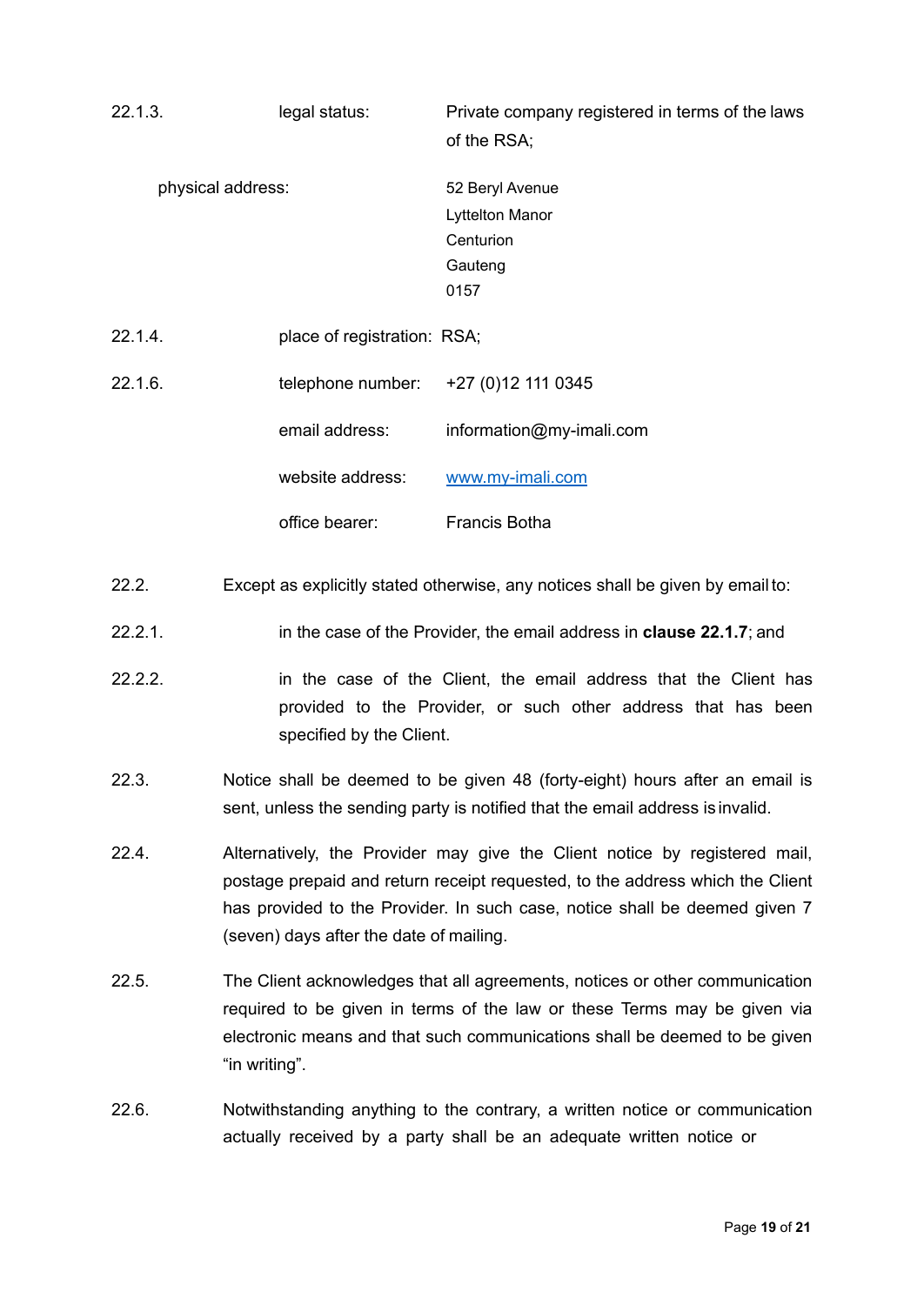communication to it, notwithstanding that it was not sent to or delivered at its chosen address(es) for that purpose.

## **23. GENERAL**

- 23.1. These Terms shall be governed in all respects by the laws of RSA as such laws are applied to agreements entered into and to be performed withinRSA.
- 23.2. The Platforms are controlled, operated and administered by the Provider from its offices within RSA. The Provider makes no representation that the content of the website is appropriate or available for use outside of RSA. Access to the website from territories or countries where the content of the website is illegal is prohibited. Clients may not use this website in violation of RSA export laws and regulations. If the user accesses this website from locations outside of RSA, that user is responsible for compliance with all other local laws.
- 23.3. The Provider does not guarantee continuous, uninterrupted or secure access to the Provider's services, as operation of the Provider's website may be interfered with as a result of a number of factors which are outside of the Provider's control.
- 23.4. If any provision of these Terms is held to be illegal, invalid or unenforceable for any reason, such provision shall be struck out from these Terms and the remaining provisions shall be enforced to the full extent of the law.
- 23.5. The Provider's failure to act with respect to a breach by the Client or others does not constitute a waiver of the Provider's right to act with respect to subsequent or similar breaches.
- 23.6. The Client shall not be entitled to cede any of the Client's rights or assign any rights or delegate any obligations that the Client may have in terms of these Terms to any third party without the prior written consent of the Provider.
- 23.7. No party shall be bound by any express or implied term, representation, warranty, promise or the like not recorded herein, whether it induced the contract and/or whether it was negligent or not.